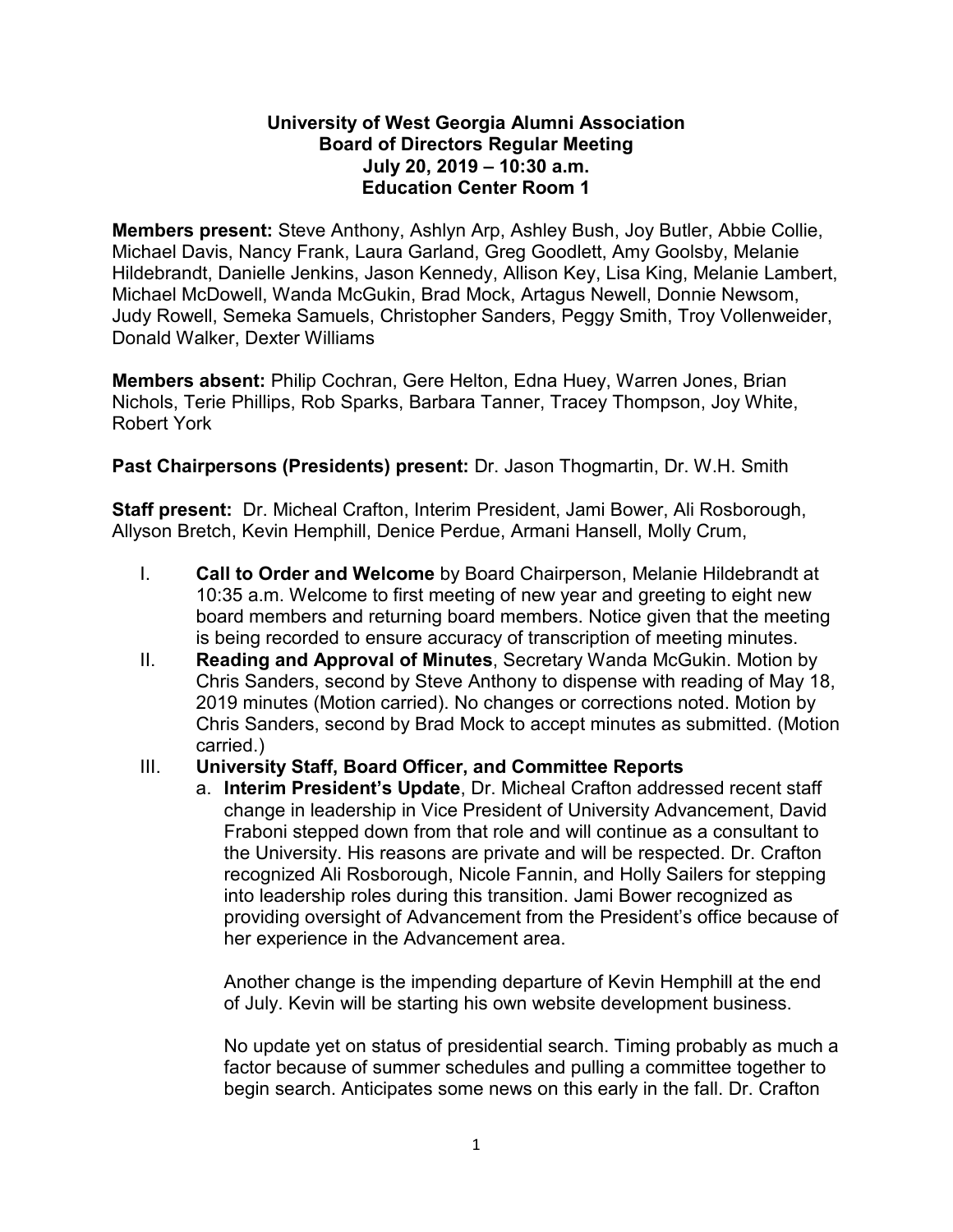relayed a recent conversation regarding a rumor that UWG would be consolidated. He quickly put that rumor to rest. Hopeful of fall search with new president in place by early spring, possibly late spring.

Enrollment update – Fall enrollment will be slightly up again. Traditional freshman class will be down approximately 3-4% but graduate enrollment is up, particularly in Education. Changes in the number of hours students are taking impact the enrollment, also with Dual Enrollment and AP credits change the supply and demand dynamic.

In Education, 5 doctoral programs, 23 masters, a number of certificate programs.

Developing new Arts programs in History, Masters in Art; toward tech side, and engineering technology program (joint effort of Physics, Chemistry, and Math) with Columbus State, also looking at certificates in Cyber Security and Financial Technology.

Update on the LEAP program. A team went to Emory for a week to make sure our program has all the goals and metrics necessary to be recognized a premier program in the state. Experiential Learning is a large part of this program and its components such as High Impact Practice, Study Abroad, Internships may become a requirement of all programs prior to receiving degree.

The new Richards College of Business building is coming on board. Demolition of Watson Hall will begin soon. Construction of new building should begin in about a year. Rendering of new building available on website. Should be complete and ready by fall 2021.

Two other buildings are coming offline as a result of new business building, Adamson and Miller Halls, and becoming administrative spaces. Residence Halls, Gunn and Strozier, will cease to be residence halls and will become administrative spaces. Baseball field should be relocated within a year's time to the Athletic Complex.

The Summit of the Regional Education Collaborative met on campus recently discussing workforce development. Goals of Collaborative include that each student graduate high school and transition to one of the three Es (Employed, Enlisted, or Enrolled). One of the collaborations with this group is to join forces with the Chamber of Commerce in operation of the Burson Center, an incubation space with high tech production materials available there, and UWG will provide a person to run the "maker" space and our students will go there as interns.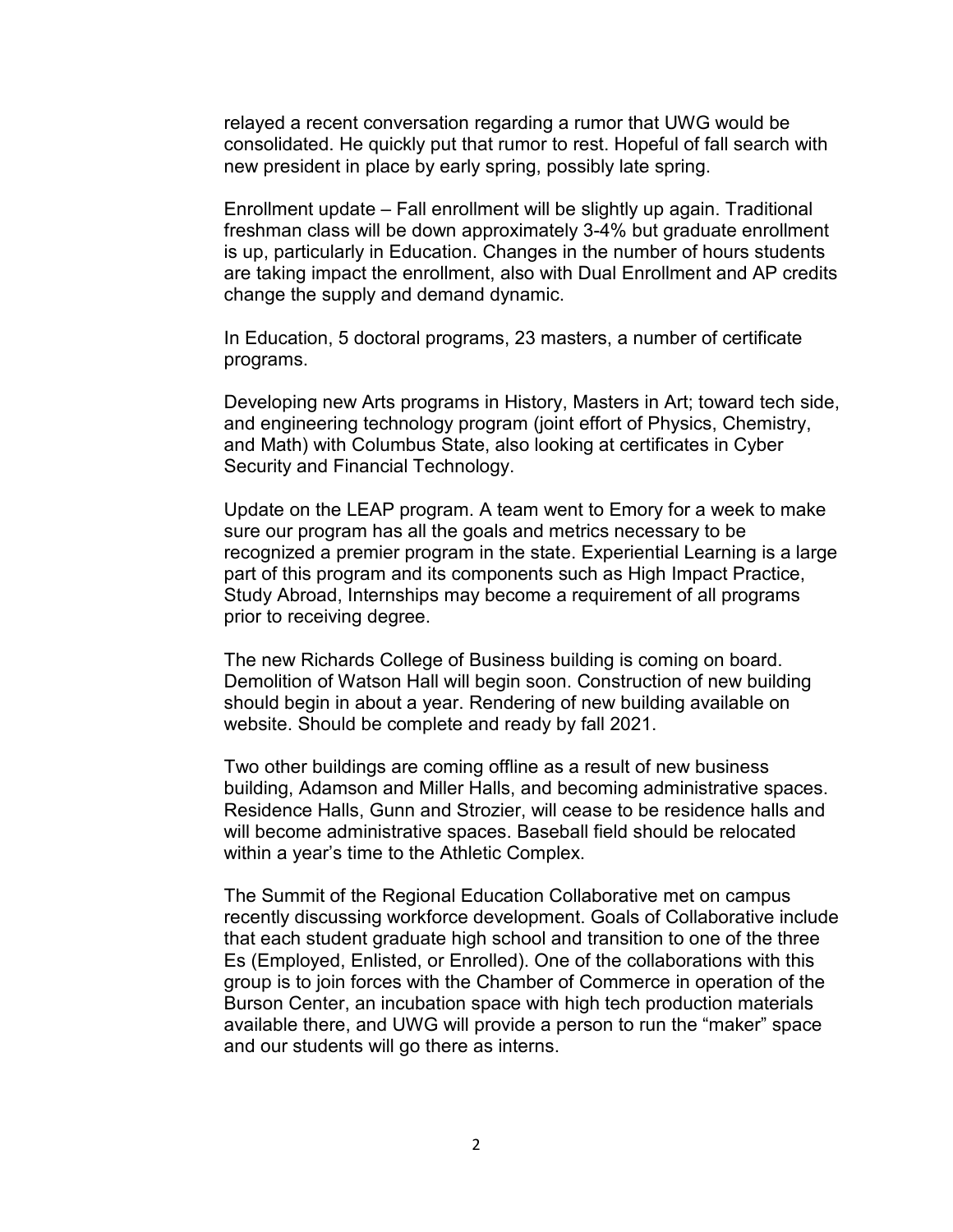Cemetery update – Bonner Plantation – additional archeological work has identified more possible graves and identified where there aren't any. The rectangular space enables them to determine possibly 30-40 graves within the site. Once this is better confirmed, a proper memorialization process will begin to take place over the course of the next year. The families will be involved in this process to ensure their agreement and comfort with memorialization plans.

UWG Douglasville – Promotional brochure prepared to promote the Douglasville campus collaborative with Georgia Highlands. Most programs taught there in the past (2011-2012) were graduate level classes. Since 2014, 2+2 programs for undergraduates. Georgia Highlands teaches core classes and provides segue for students to move into UWG to complete degree. Expecting 70-80 students during fall 2019, double last year's enrollment. Hoping to capture many of the 500-600 students from Georgia Highlands.

Points of Pride (Brag points) -come from the colleges mostly. Dr. Crafton encourages brag points from the Alumni Association. A few brag points are selected and shared at each graduation ceremony. The link to provide Points of Pride is

<https://www.westga.edu/administration/president/ucm/points-of-pride.php>

Introduced Jami Bower, UWG Director of University Communications & Marketing (UCM), who is currently serving as interim Assistant VP of Advancement, leading the Development, Advancement, and Alumni teams.

**Board Chair Melanie Hildebrandt** reviewed business from last EC meeting. Two main topics, the first one being Board expectations. A more formalized document for each Board (new and returning) to sign. Expectations cover meetings/events attendance, service on committee, no excused absences, volunteering at events, engaging with other alumni, annual financial contributions. Alumni Council calendar coincides with UWG fiscal calendar, July 1-June 30. Chair Hildebrandt asked that everyone sign the pledge and submit at this meeting.

Next on the list is to incorporate a time for open discussion during the Board meetings. This will provide an opportunity for more open dialogue. With the group as a whole.

Committee structure changes for the new year. Document shared detailing Board Committees Overview.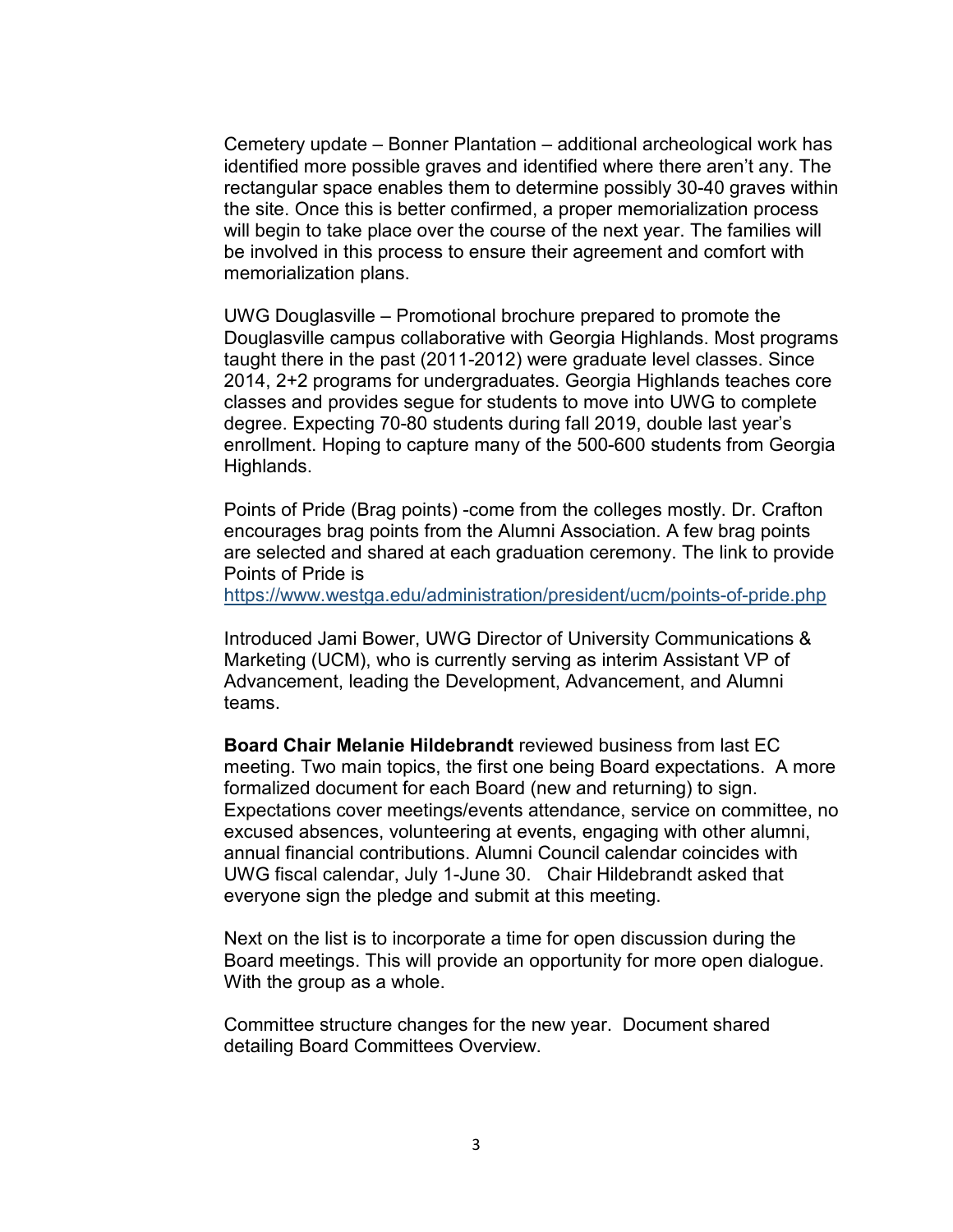**Executive Director's Report –** Ali Rosborough announced that Kevin Hemphill will be leaving to start his own business. Kevin was a senior member of Alumni staff and the technology guru. He will be greatly missed and extend sincere thanks for all his contributions during his service. A reception in his honor will be held July 29 from 3:00-5:00 pm at the Alumni House.

Ali called on Denice who shared that she will be going on temporary medical leave as she has recently been diagnosed with breast cancer. Very optimistic prognosis. She asks us to be patient if emails and phone calls are answered in a timely manner while she is out. She also asks for help with setting up and break down at events as her physical abilities will be limited for some time after the surgery.

Ali continued with efforts to work on local, regional, and national alumni outreach plans, fiscal year calendar which will be sent to all of us next week so we can mark calendars and make plans to attend and be involved with alumni events.

Upcoming events include the Bi-annual Art Exhibit (alums who exhibit their art), the Alumni Association provides a \$500 award for this event. Reception on Friday, September 6.

Annual Alumni Roundtable, September 5. 10 tables, 2 alums at each table, with students to discuss challenges in the workplace, diversity, professional development, and how to tackle challenges in the workplace. Attended by 120 students last year. Encouraged more alumni leaders to participate and attend. Then a student from each table is selected to speak to entire group about takeaways from the discussions.

Allyson Bretch and team are working feverishly on ADay kick off and events. Homecoming event planning also in the works. Beer tasting & ADay totals announcement, Saturday will be Chicken & Waffles tailgate, the Kick-Off Soiree on September 10, 5:30-7:00 pm. ADay, October 17.

Ali stated a strategic communications effort will begin soon in an effort to determine how best to communicate with alumni. A survey will be coming out to alums, encourage all to respond to survey. Focus groups of alums targeting those who applied but not selected to serve on the Alumni Board as a means to get them involved and serving. What are we doing, what do you like, what do you want to see more of?

#### **Board Treasurer's Report – Philip Cochran (absent)** – Chair Hildebrandt reports in his absence. Each Board member received the 3 page report.